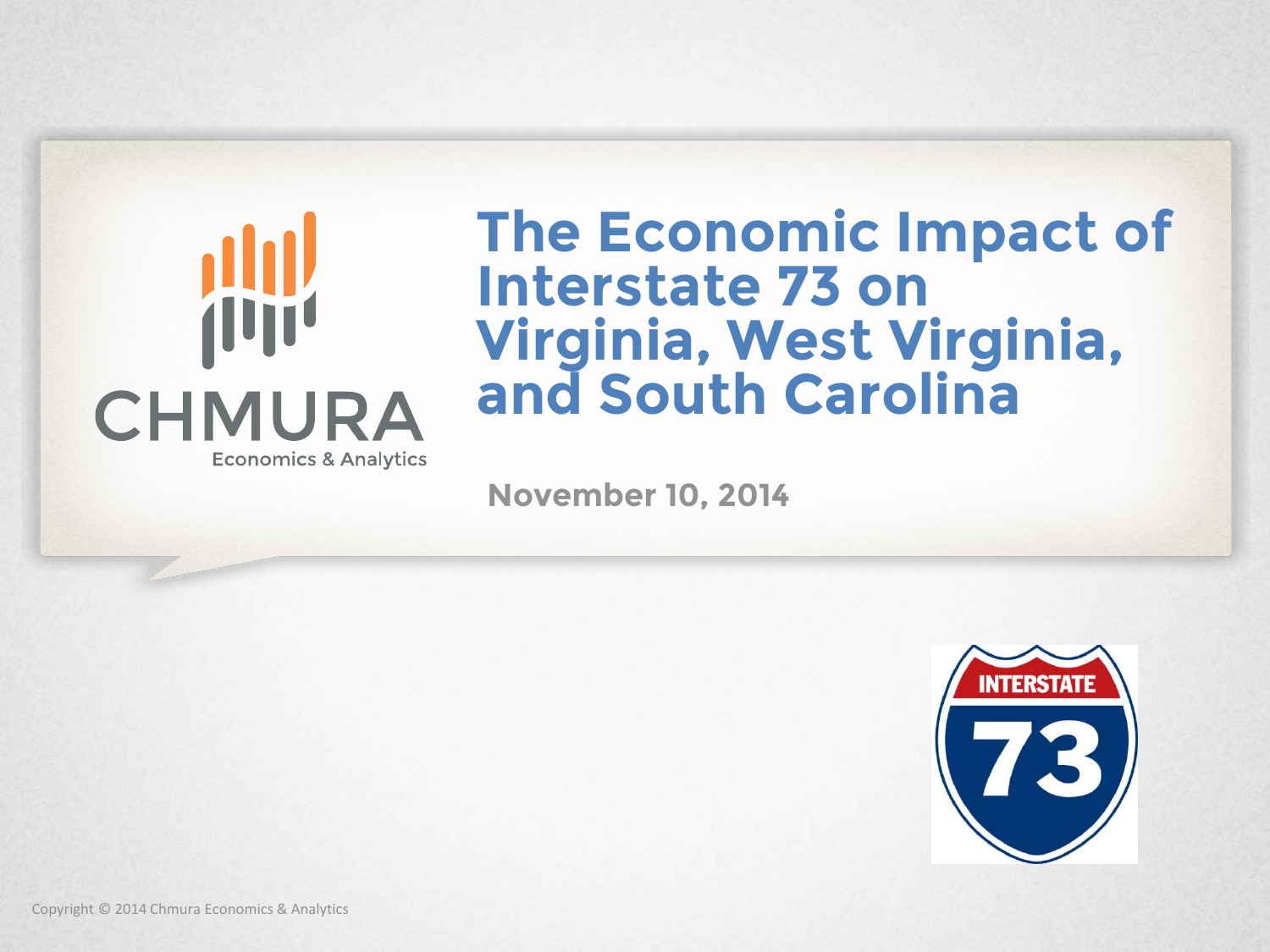# **Outline**

- I-73 Background
- Why study economic impact?
- How to study economic impact?
- Summary of Chmura study of I-73 impact in Virginia, West Virginia and South Carolina

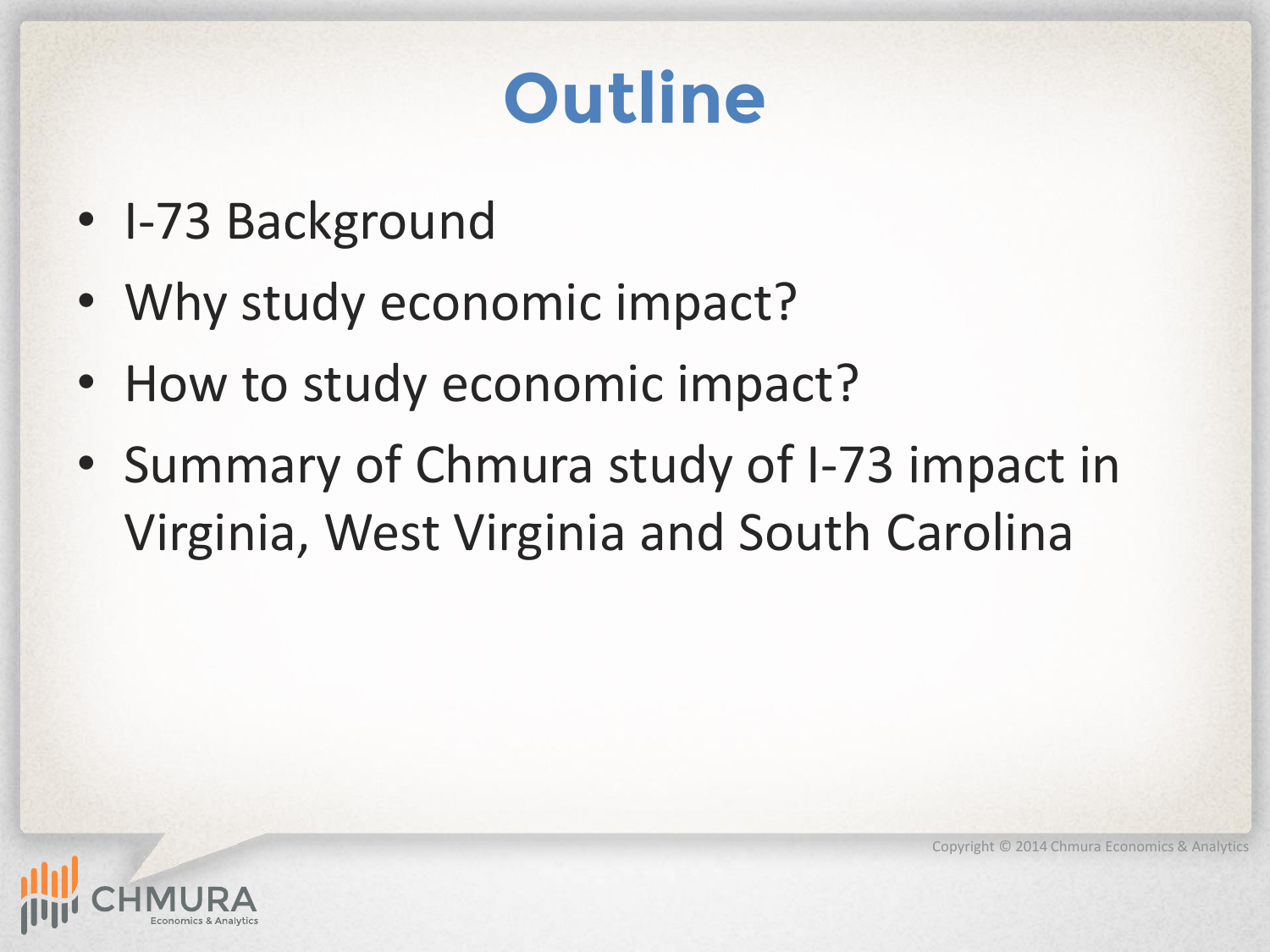# **I-73 Corridor From South Carolina to Michigan**





\*Map provided by the National I-73/74 Corridor Association

s & Analytics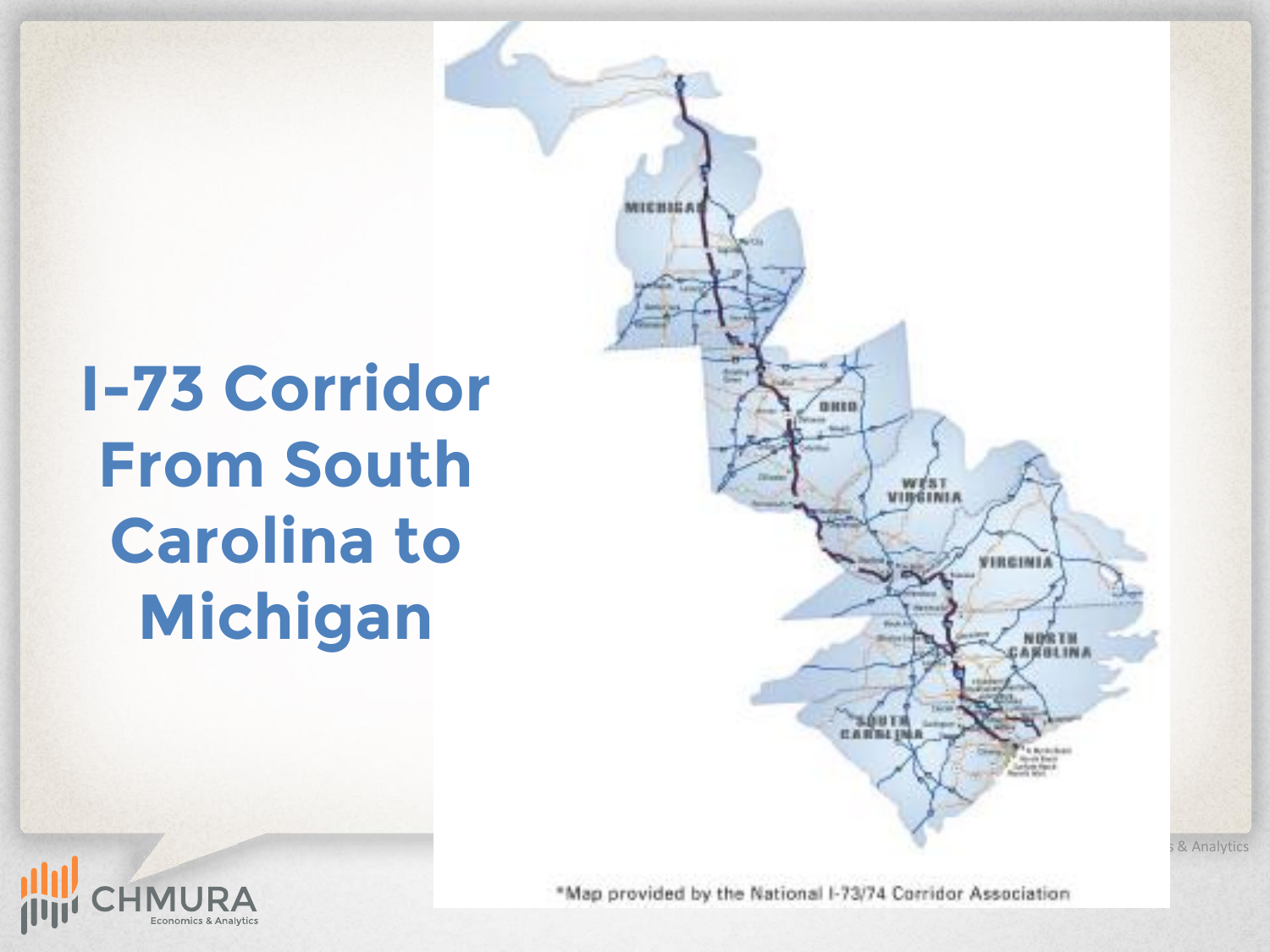

**Economics & Analytics** 

onomics & Analytics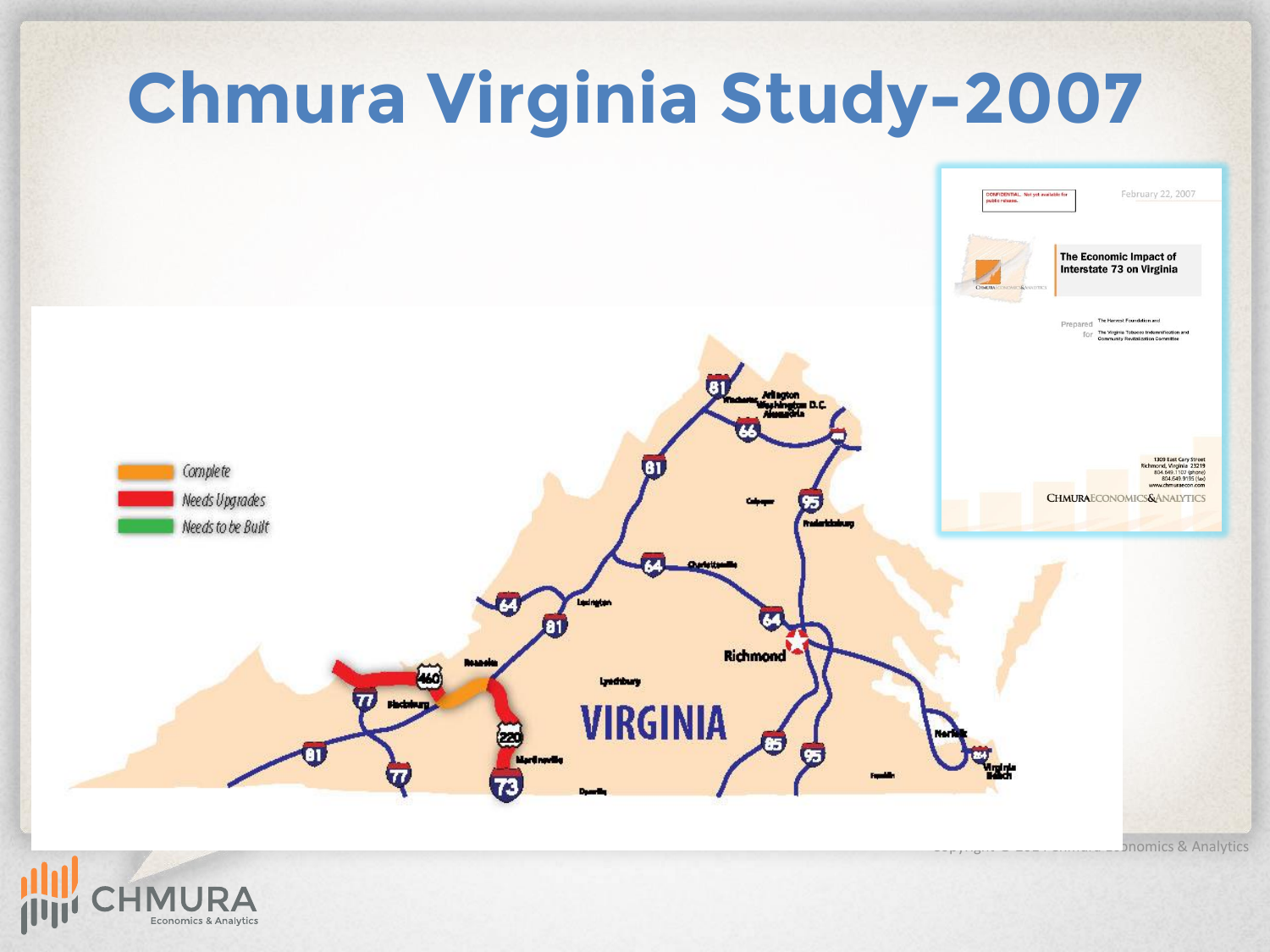## **Chmura West Virginia Study-2009**



Copyright © 2014 Chmura Economics & Analytics

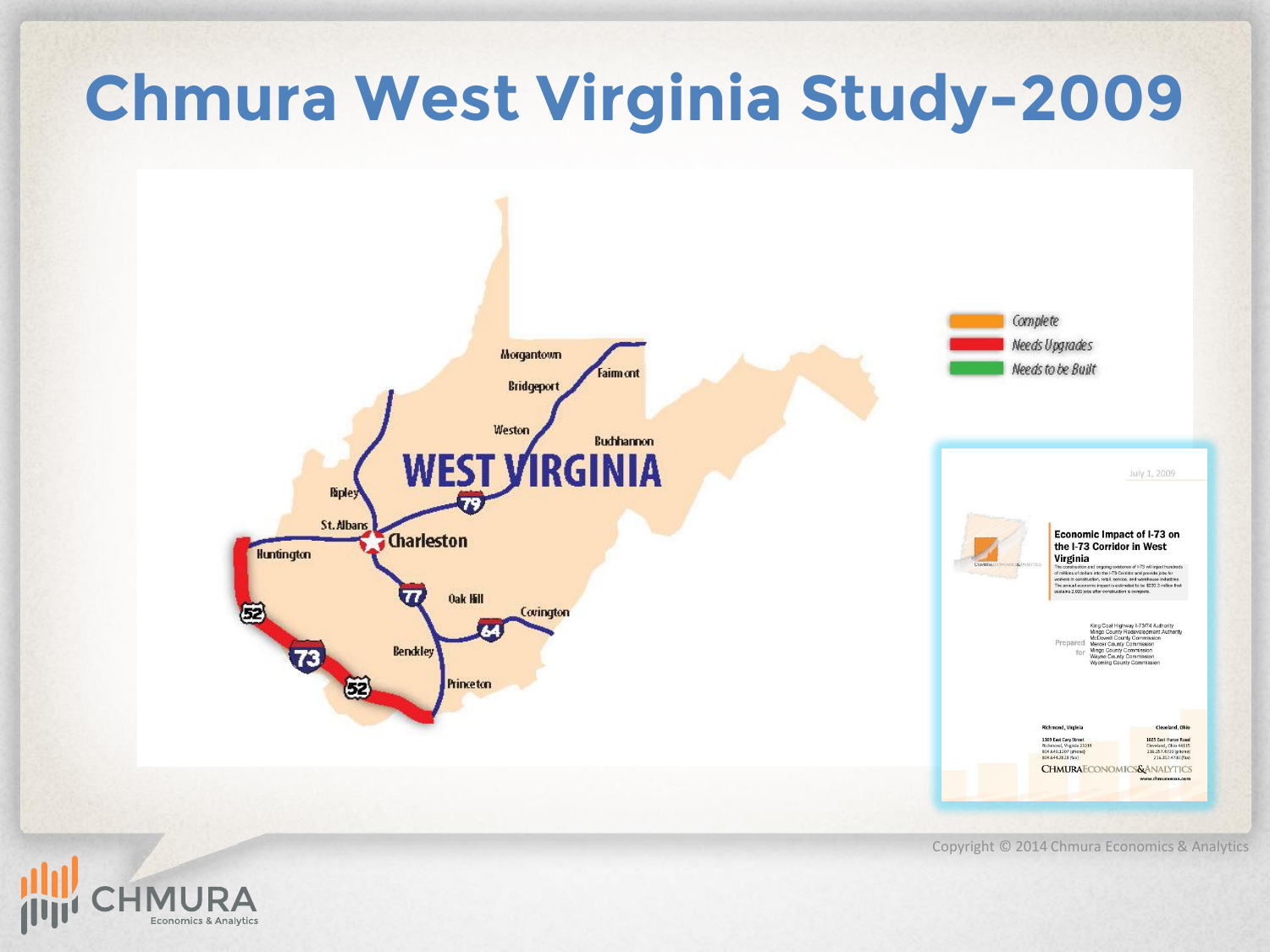## **Chmura South Carolina Study-2011**



**Economics & Analytics** 

Copyright © 2014 Chmura Economics & Analytics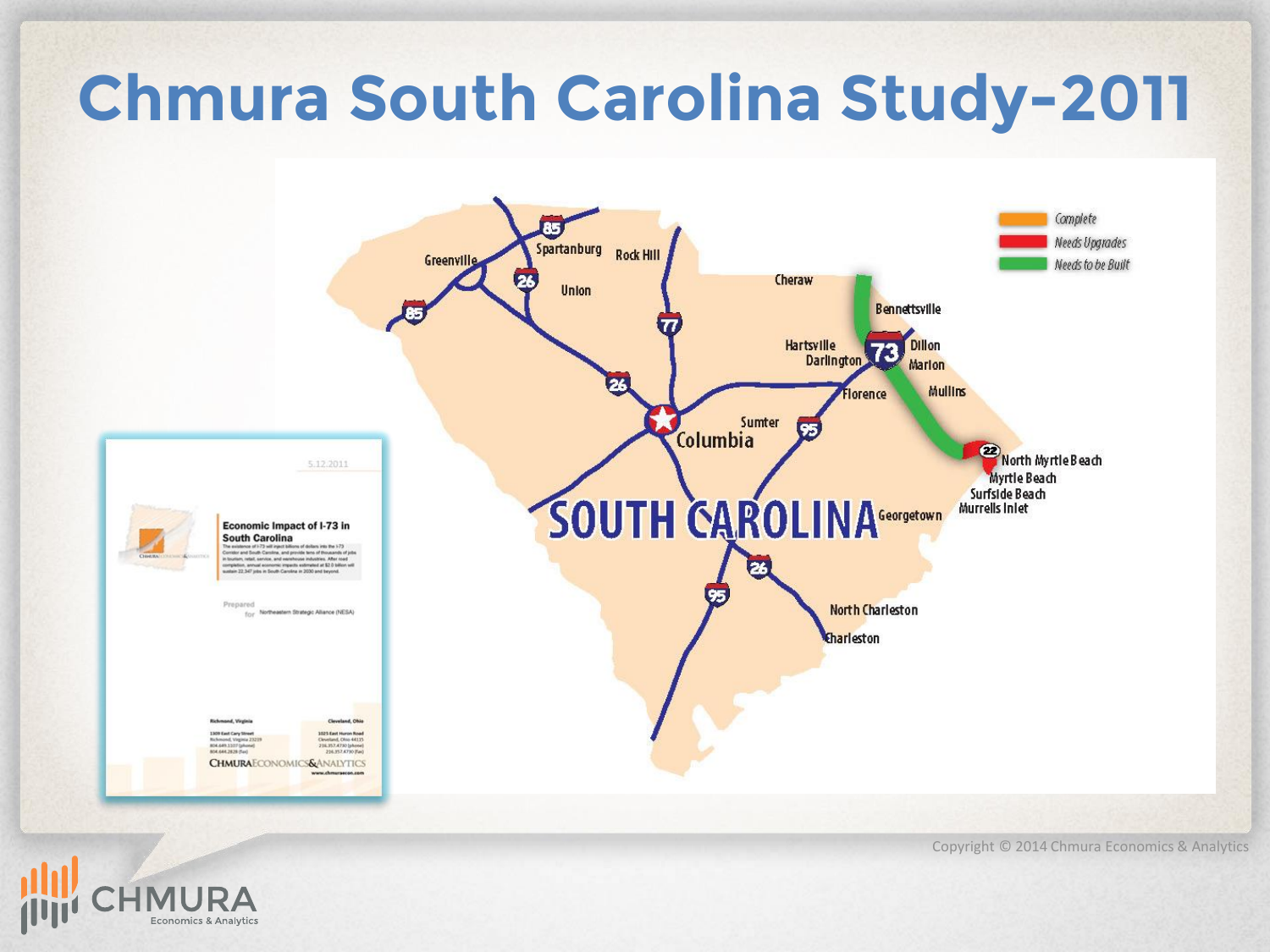## **Why Create an Economic Impact?**

- People want to know the Return on Investment
	- Is it worth the expense?
	- How will it benefit our economy?
	- How will it benefit my business?
	- Will it increase tax revenues?
- Provides citizens with information that leads to support of such project
- Encourage legislators to act more quickly

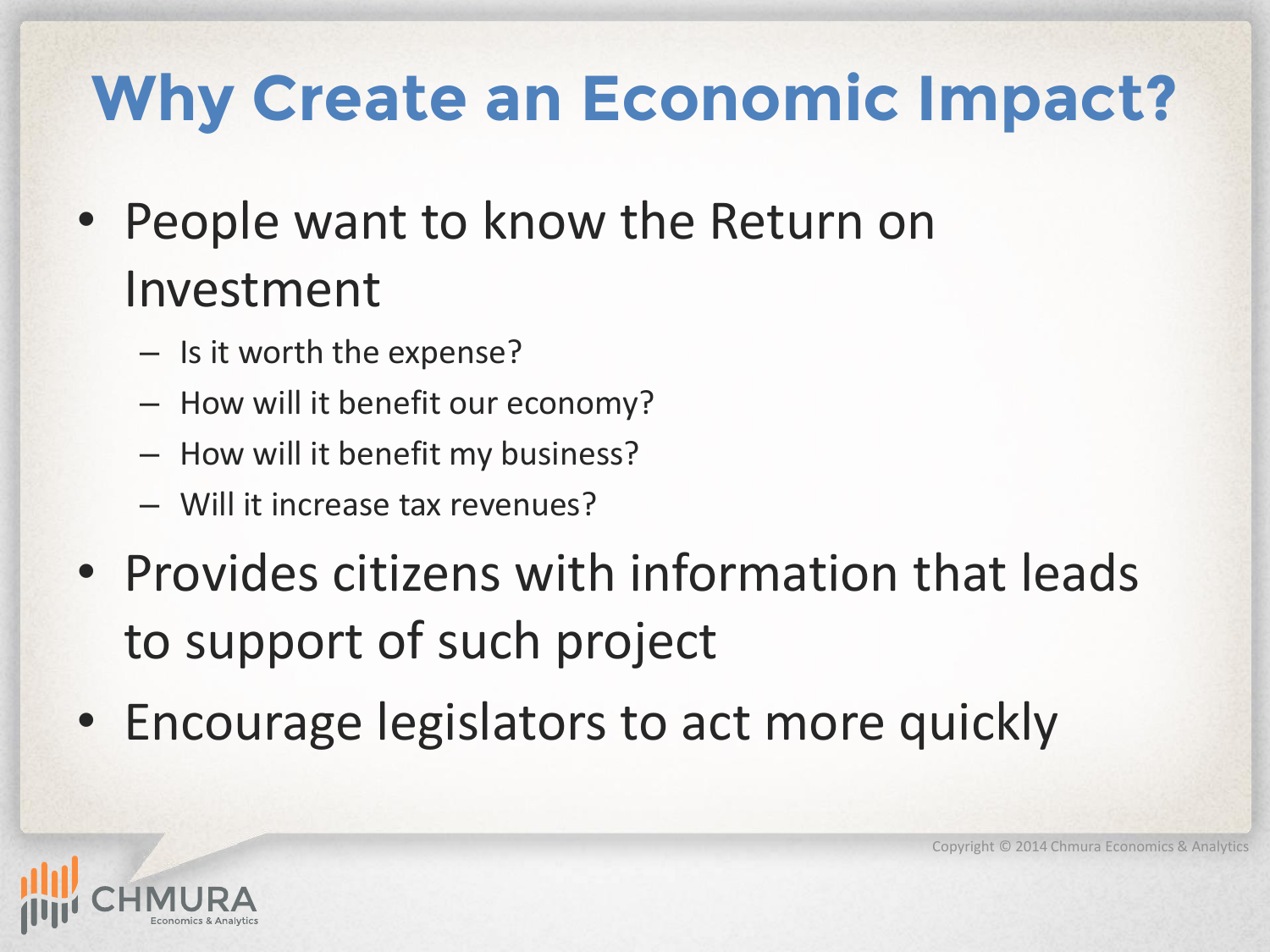# **Measure 3 Ways New Highways Generally Impact the Economy**

- 1. Temporary construction impact
- 2. Increased economic efficiency
- 3. Strategic development or business attraction effects
	- Economic impact of services businesses
	- Development potential for other industries
		- Distribution center
		- Tourism industry
	- Other benefits

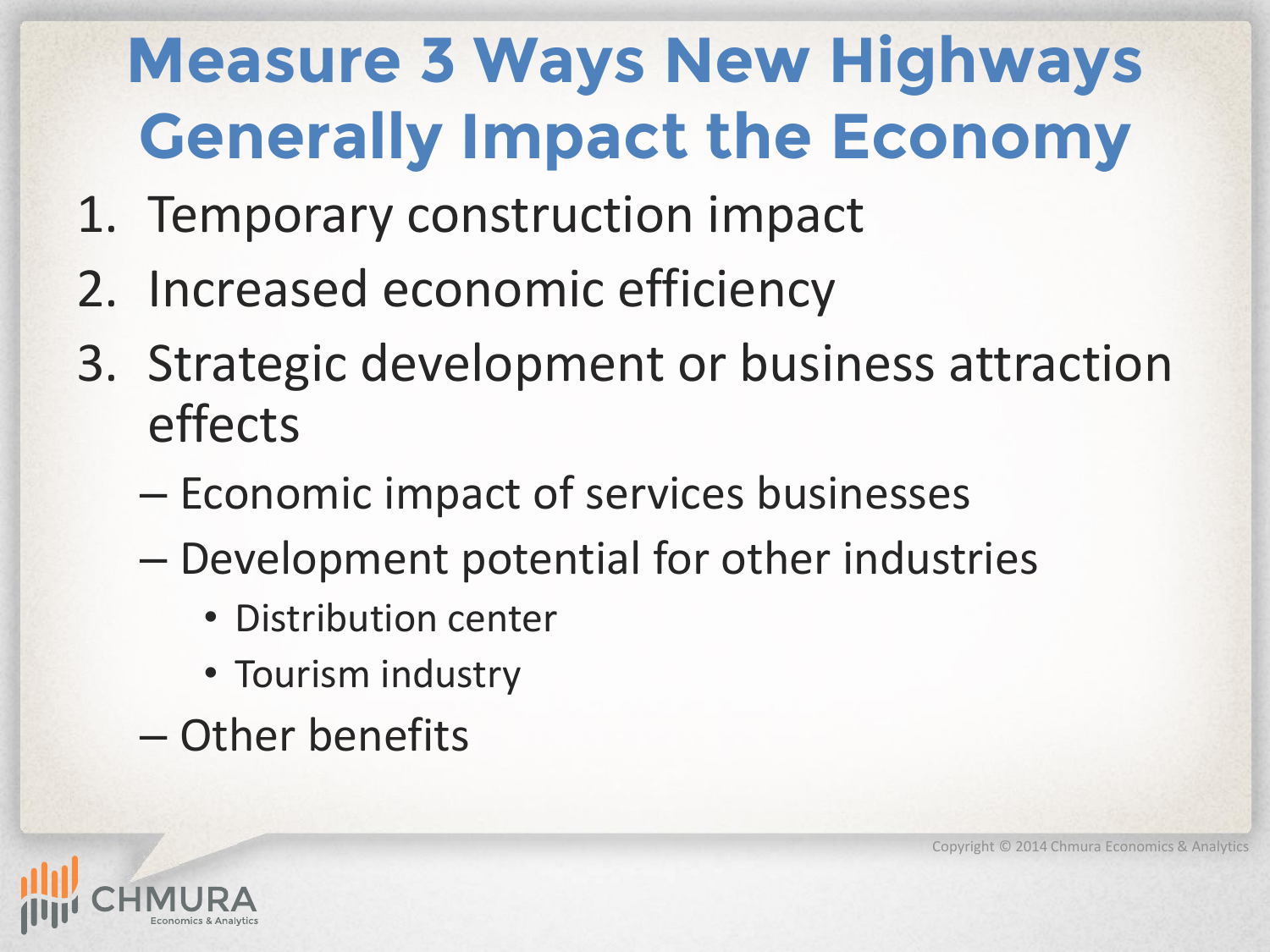#### **How is an Economic Impact Performed?**

- Obtain measures of change
	- Engineering group or state department of transportation provides construction costs and travel patterns
- Based on research of expansions from highways, estimate the number of type of firms that can be supported
- Estimate user benefit
- Use IMPLAN Pro to estimate multiplier impacts

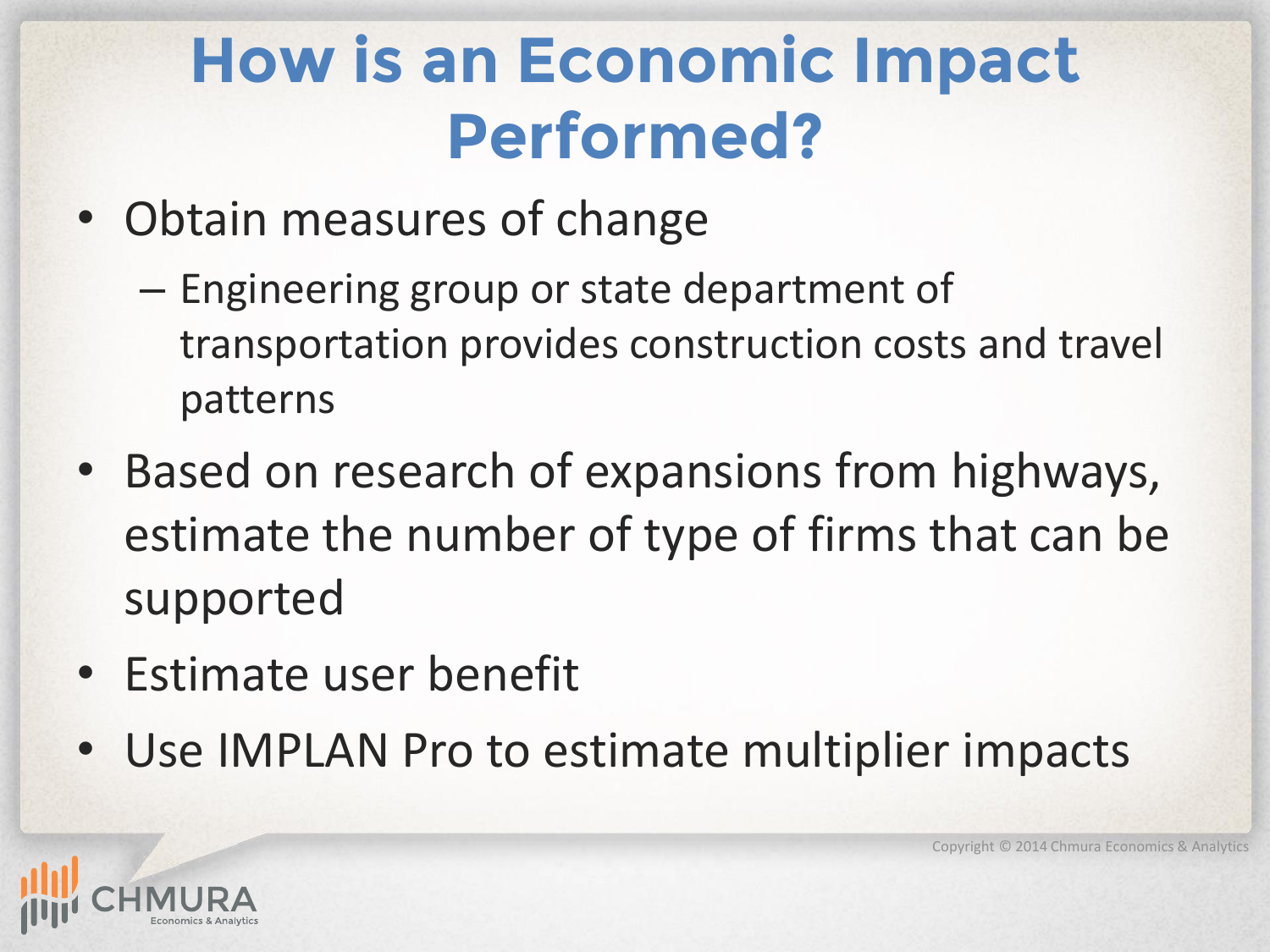# **I-73 ECONOMIC IMPACT IN THREE STATES**



Copyright © 2014 Chmura Economics & Analytics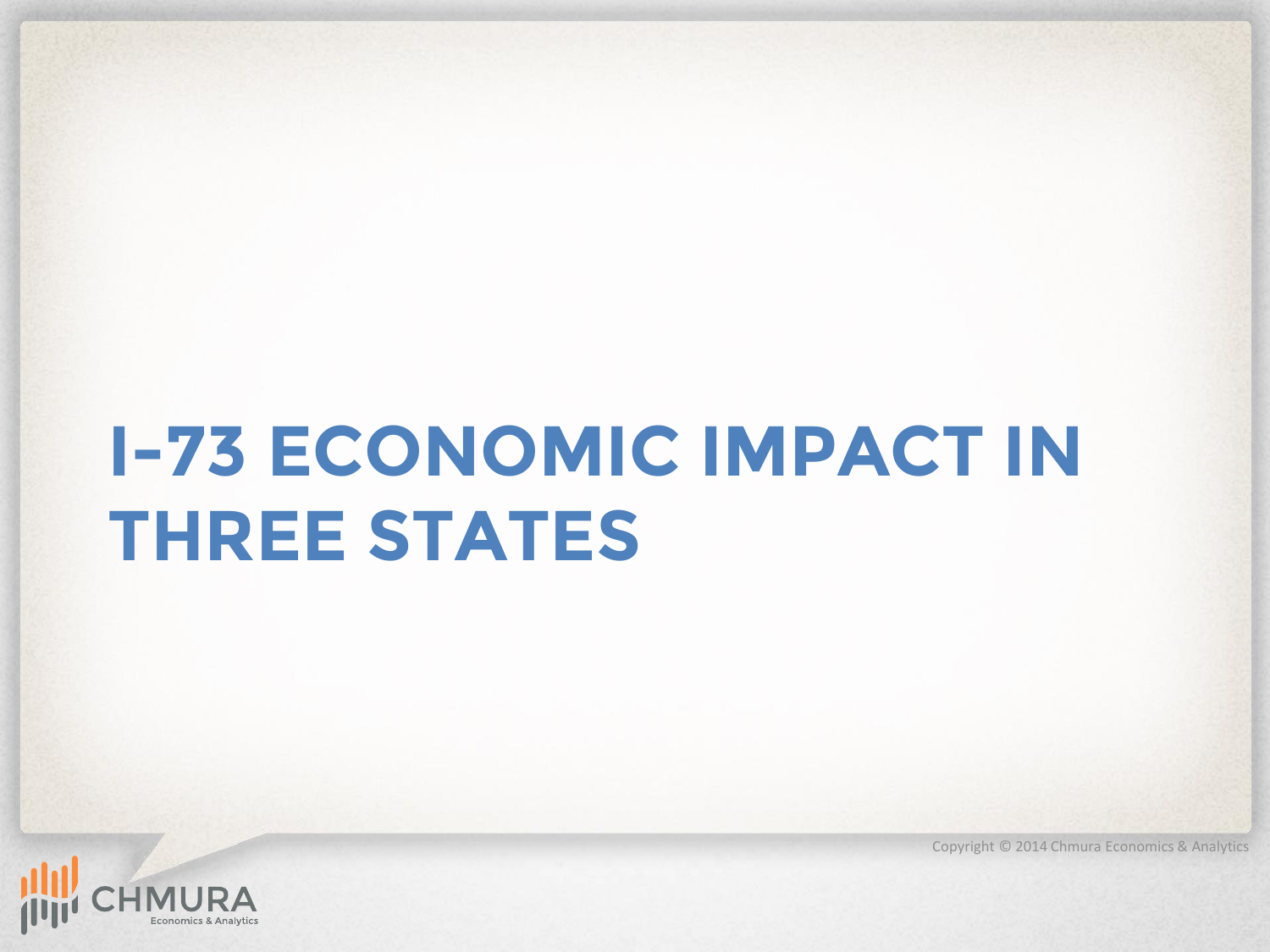# **Cost of I-73 in Three States**

#### **Construction Cost of I-73 (\$Billion)**

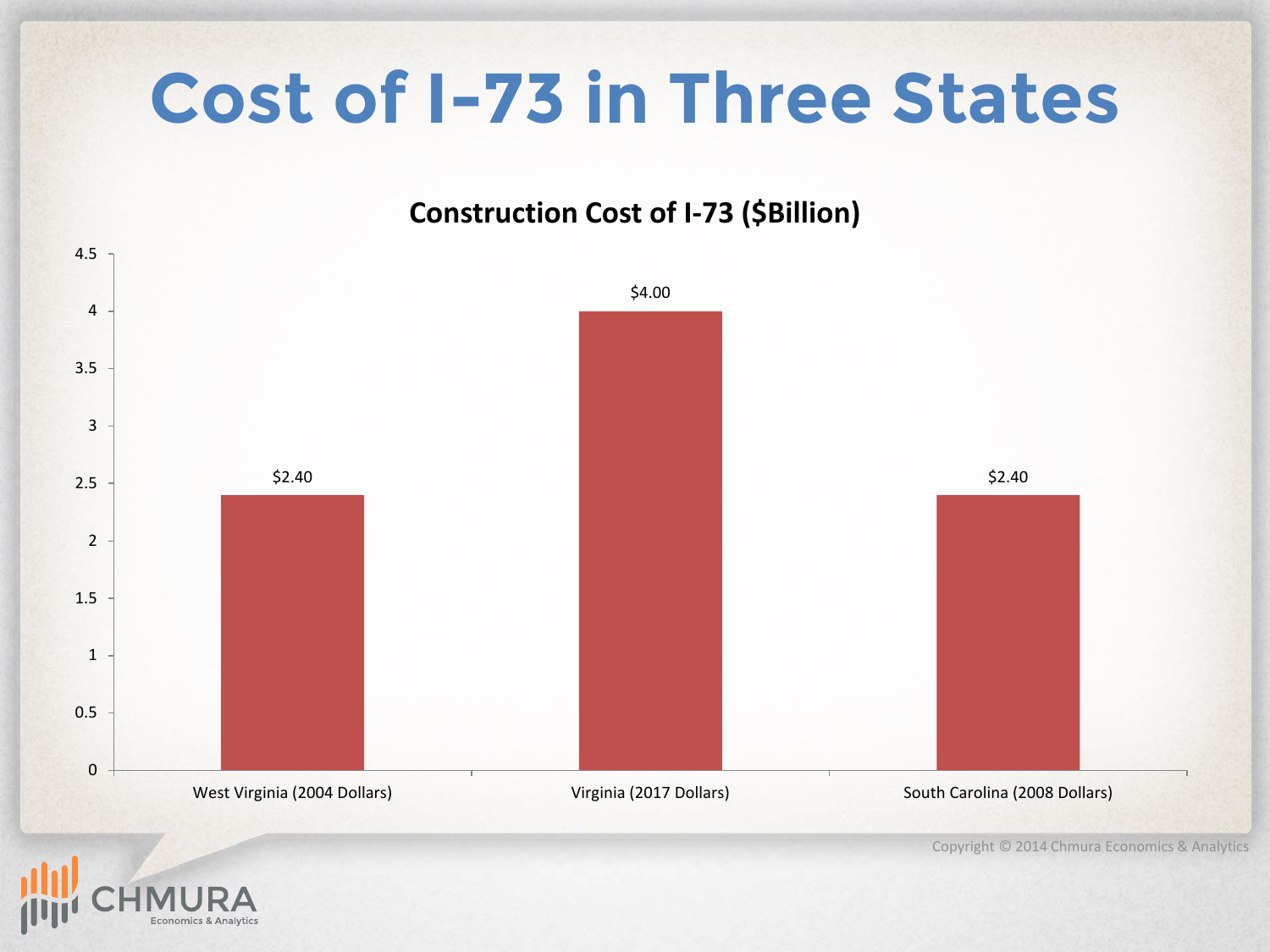#### **Economic Impact on the Region: Construction Phase**

| <b>One-time Economic Impact of I-73 Construction</b> |                 |           |         |                       |  |
|------------------------------------------------------|-----------------|-----------|---------|-----------------------|--|
| <b>West Virginia</b>                                 |                 | Direct    | Ripple  | Total                 |  |
|                                                      | Spending (\$MM) | \$2,028.6 | \$793.8 | \$2,822.4             |  |
| Cumulative (2007-2020) Employment                    |                 | 17,122    | 6,146   | 23,268                |  |
| <b>Virginia</b>                                      |                 |           |         |                       |  |
|                                                      | Spending (\$MM) | \$2,752.0 |         | $$1,663.0$ $$4,415.0$ |  |
| Cumulative (2012-2020) Employment                    |                 | 30,735    | 16,983  | 47,718                |  |
| <b>South Carolina</b>                                |                 |           |         |                       |  |
|                                                      | Spending (\$MM) | \$2,400.0 |         | $$1,694.5$ \$4,094.5  |  |
| Cumulative (5-Year                                   |                 |           |         |                       |  |
| Total)                                               | Employment      | 23,415    | 15,175  | 38,590                |  |

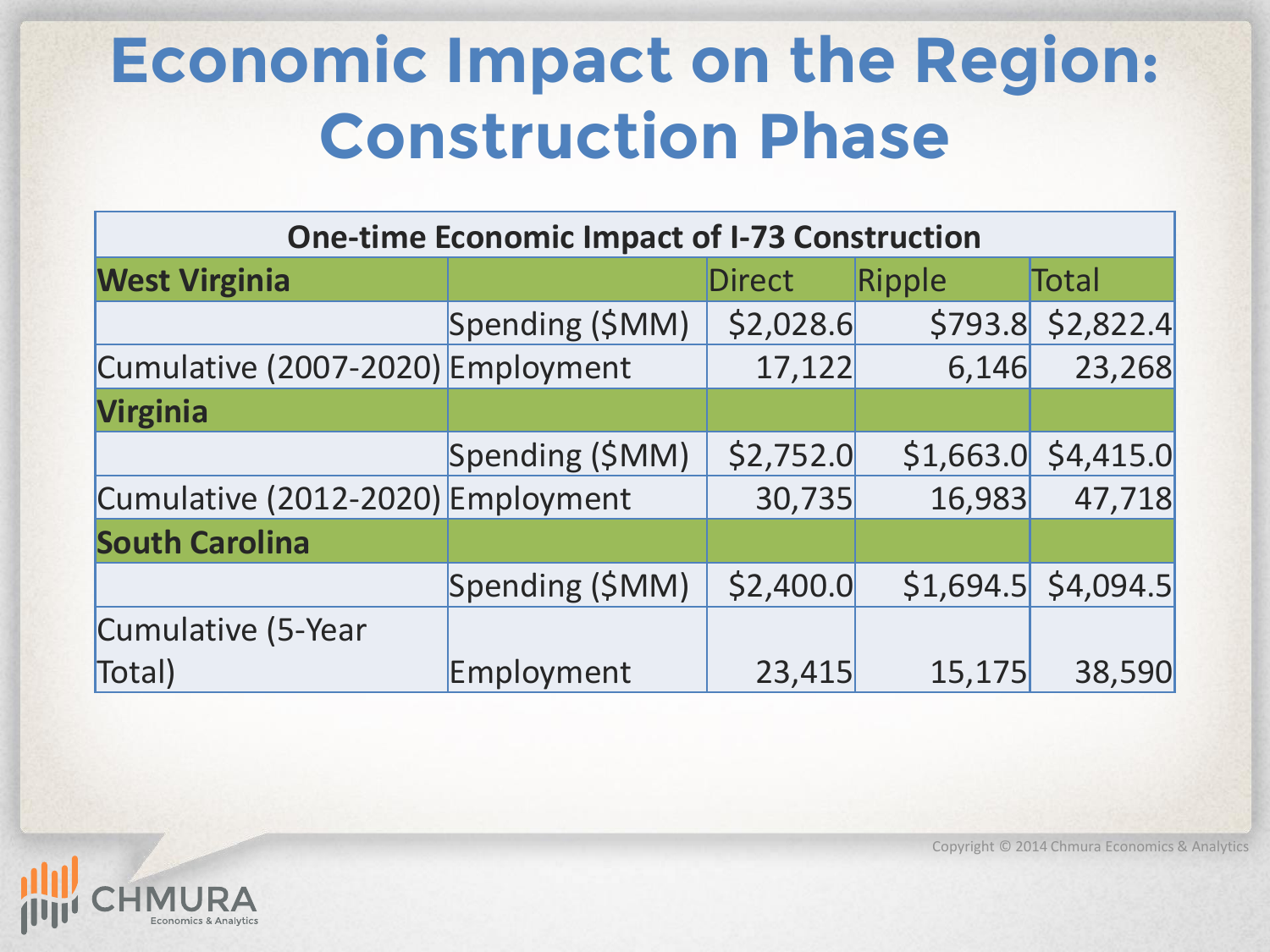#### **Economic Impact on the Region: Construction Phase**

- In West Virginia
	- 1,661 workers employed each year during 14 year construction phase
- In Virginia
	- 5,303 worker employed each year during 9 year construction phase
- In South Carolina
	- 7,718 worker employed each year during 5 year construction phase

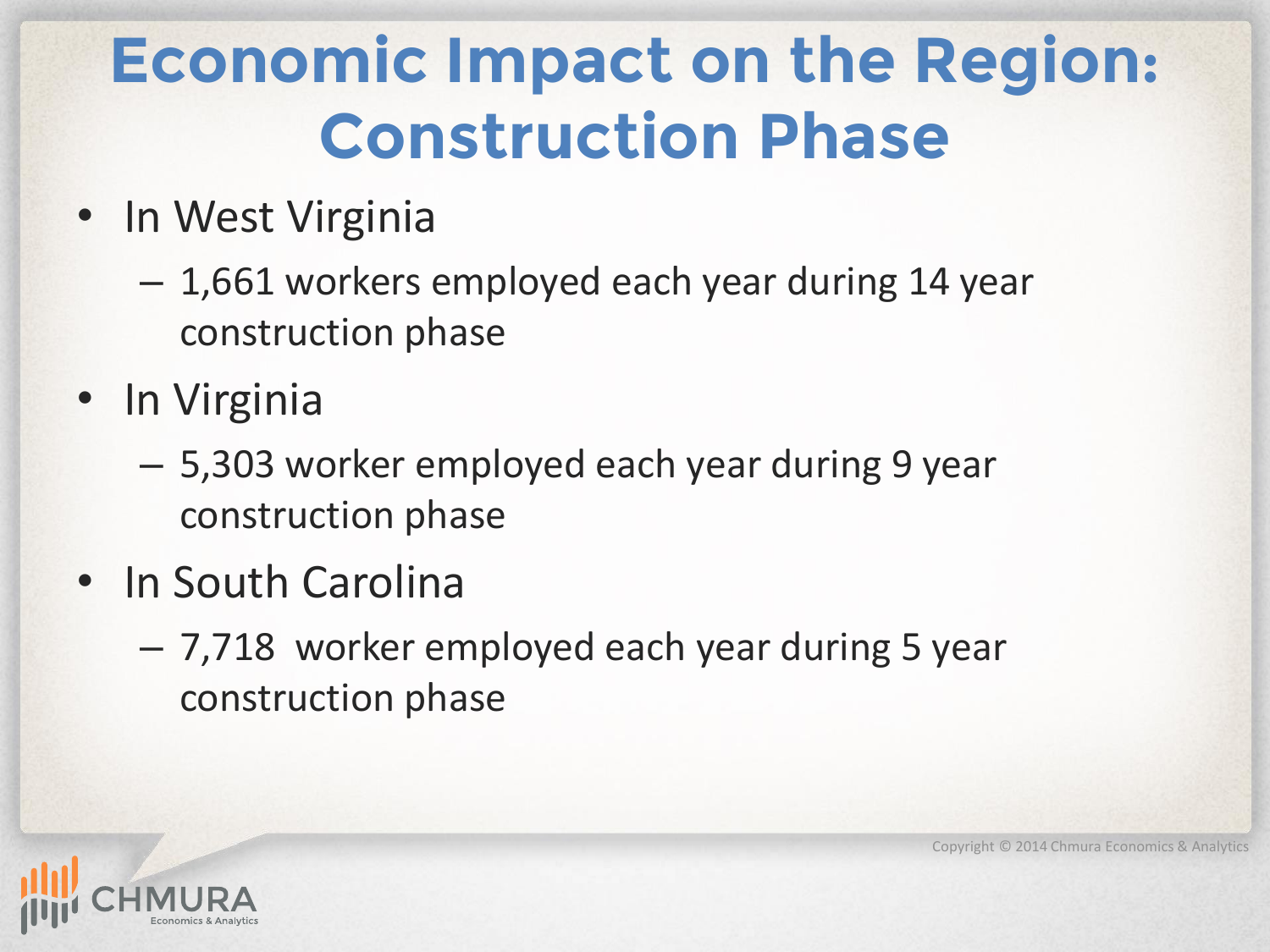#### **Economic Impact on the Region: Travel & Efficiency Gains, after Completion**

| Annual Benefits of Travel Efficiency and Cost Saving (\$Million) |          |          |          |  |  |
|------------------------------------------------------------------|----------|----------|----------|--|--|
|                                                                  | 2020     | 2025     | 2030     |  |  |
| <b>West Virginia</b>                                             | \$23.60  |          |          |  |  |
| Virginia                                                         | \$141.20 | \$161.00 |          |  |  |
| South Carolina                                                   |          |          | \$120.80 |  |  |



Copyright © 2014 Chmura Economics & Analytics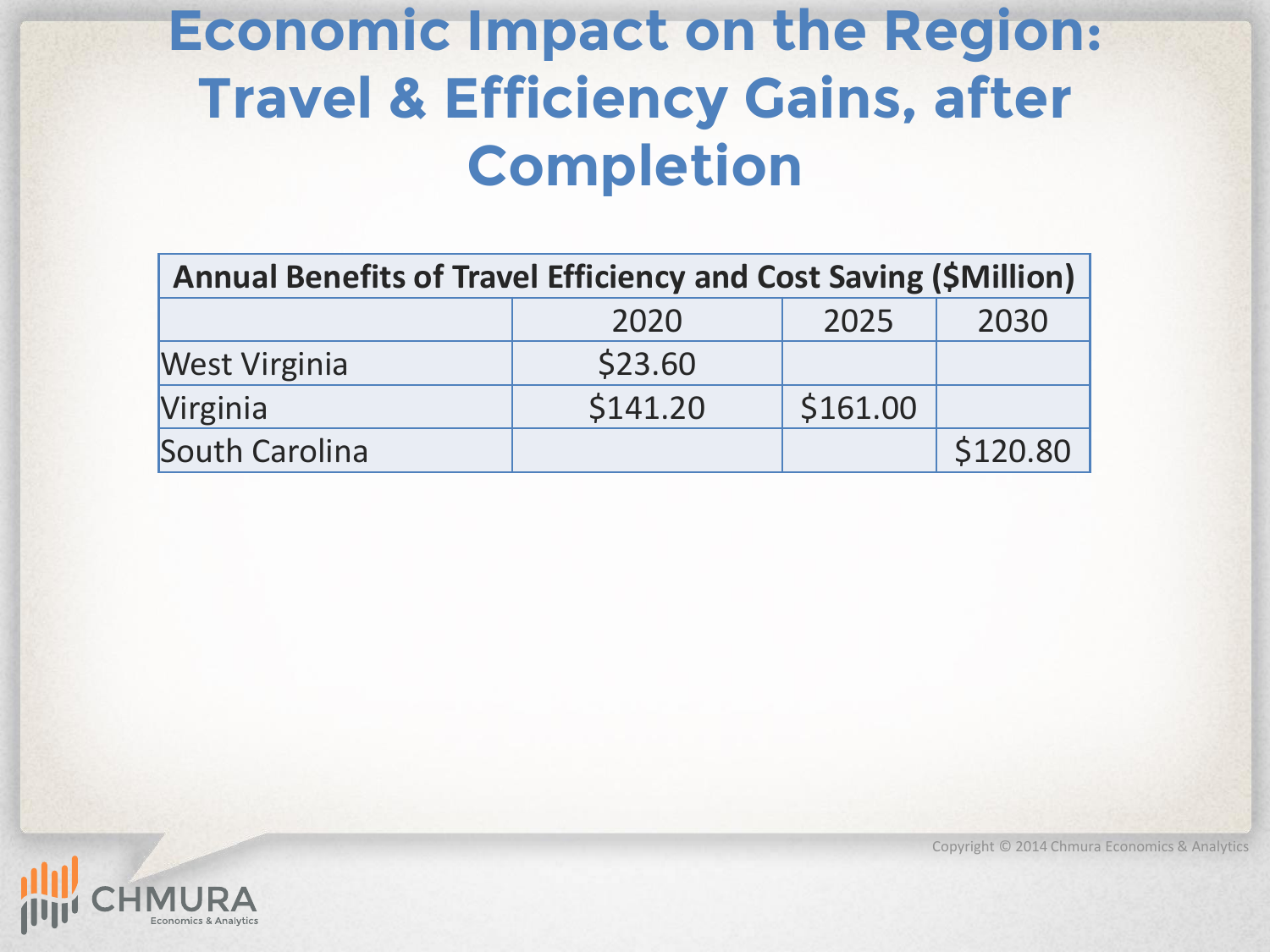## **Economic Impact on the Region: Travel & Efficiency Gains**

- In West Virginia
	- Annual travel efficiency and cost saving is estimated to be 23.6 million per year in 2020.
- In Virginia
	- Annual travel efficiency and cost saving is estimated to be 141.2 million in 2020, and \$161 million in 2025.
- In South Carolina
	- Annual travel efficiency and cost saving is estimated to be 120.8 million in 2030.

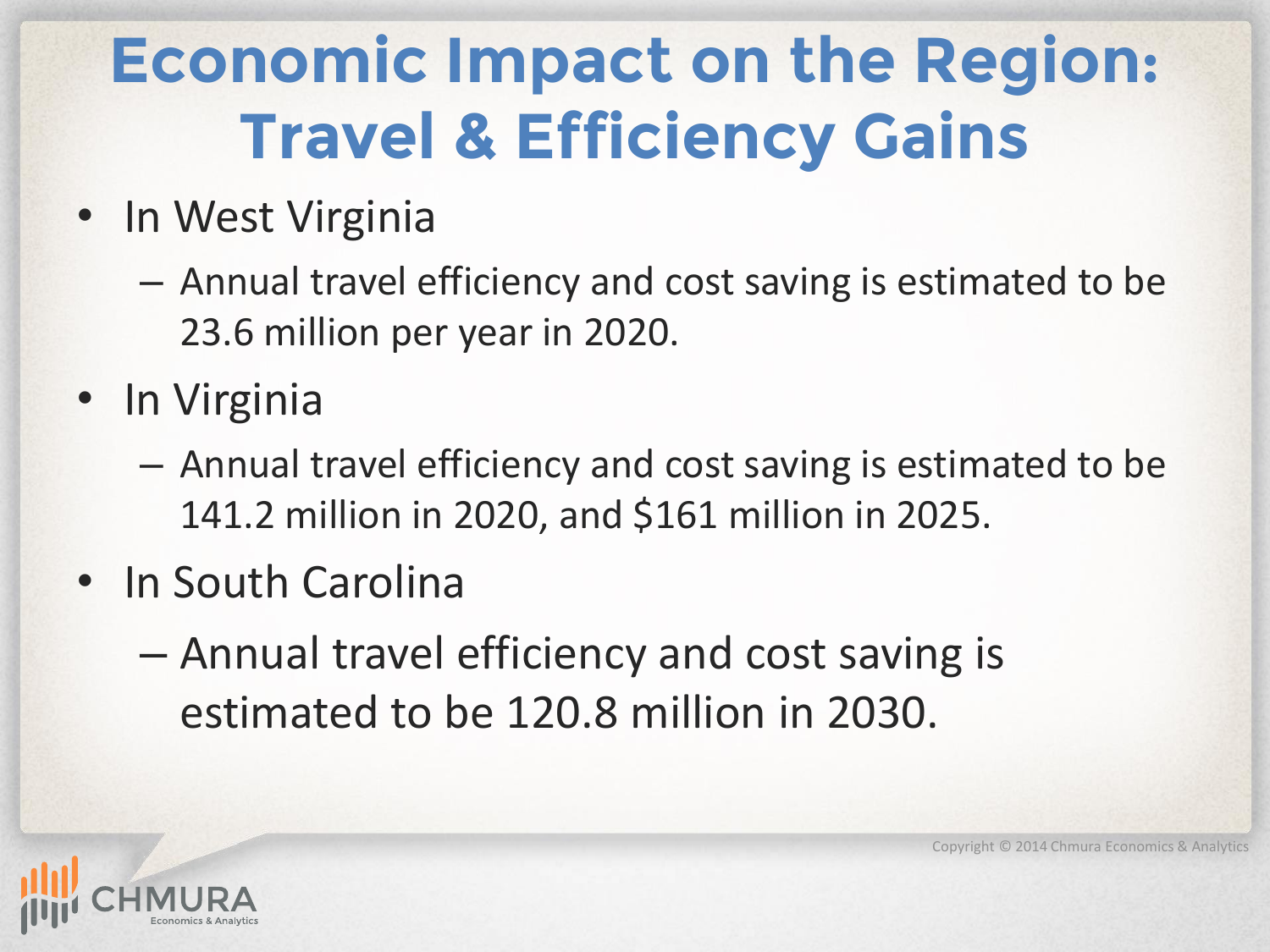#### **Economic Impact on the Region: Service Business Attraction Depends Mainly on 5 Factors**

- 1. Average daily traffic (ADT) on the interstate
- 2. ADT on cross roads
- 3. Distance to the nearest major urban center
- 4. Design type (diamond or cloverleaf) of the interchange
- 5. Distance to the next interchange or intersecting interstate

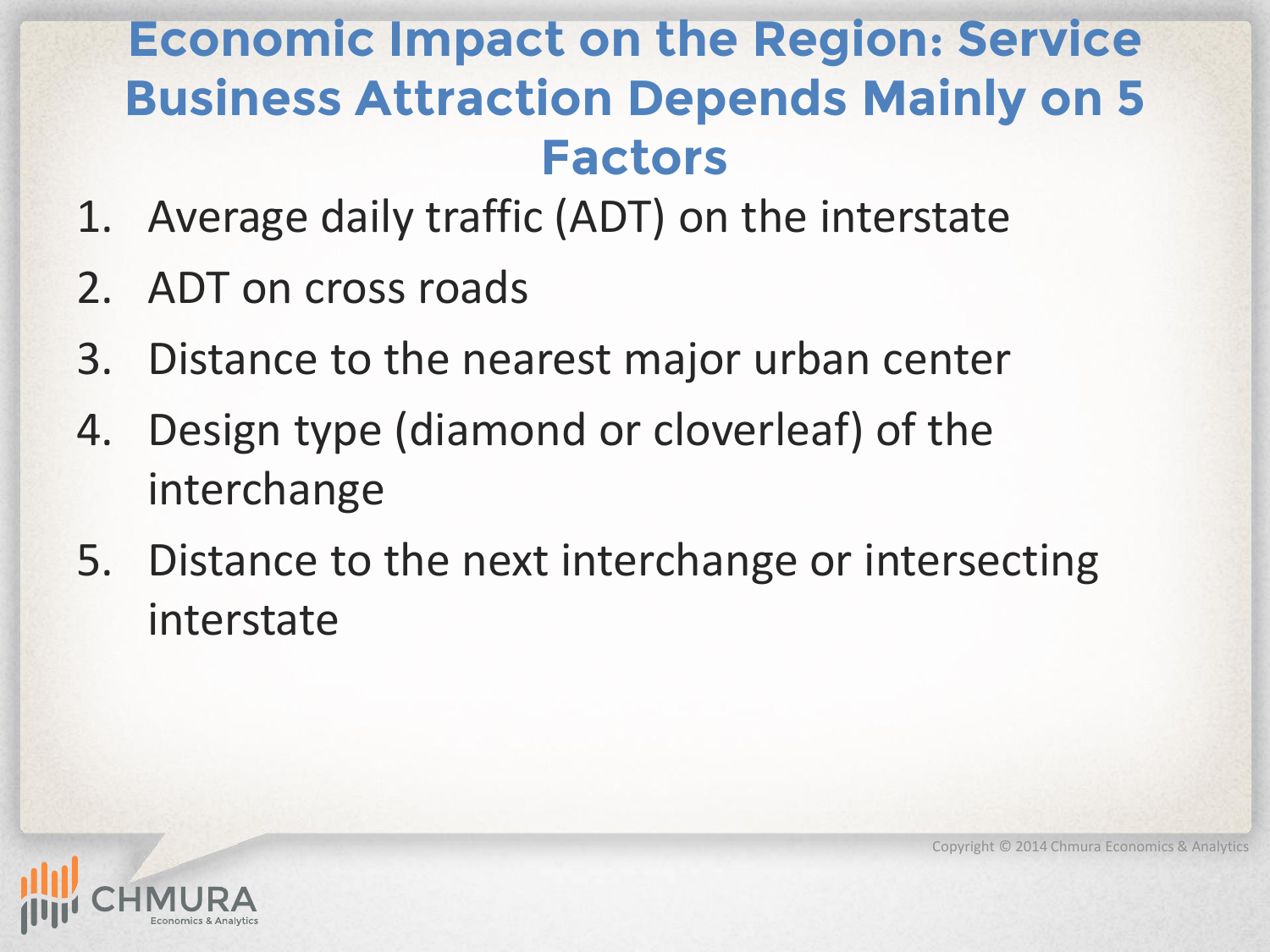#### **Projected Business Establishment**

| <b>Service Businesses Around Access Points in I-73 Corridor</b> |                               |          |          |                             |          |          |
|-----------------------------------------------------------------|-------------------------------|----------|----------|-----------------------------|----------|----------|
|                                                                 | <b>Business Establishment</b> |          |          | <b>Permanent Employment</b> |          |          |
|                                                                 | West                          |          | South    |                             |          | South    |
|                                                                 | Virginia                      | Virginia | Carolina | West                        | Virginia | Carolina |
|                                                                 | (2020)                        | (2020)   | (2030)   | Virginia                    | (2020)   | (2030)   |
| Motels                                                          | 36                            | 44       | 42       | 822                         | 1,005    | 959      |
| Gas                                                             |                               |          |          |                             |          |          |
| Stations                                                        | 29                            | 43       | 36       | 230                         | 341      | 286      |
| <b>Fast Food</b>                                                |                               |          |          |                             |          |          |
| Restaurants                                                     | 13                            | 32       | 28       | 255                         | 627      | 549      |
| <b>Full Service</b>                                             |                               |          |          |                             |          |          |
| Restaurants                                                     | 9                             | 22       | 20       | 197                         | 482      | 438      |
| Total                                                           | 87                            | 141      | 126      | 1,504                       | 2,455    | 2,232    |

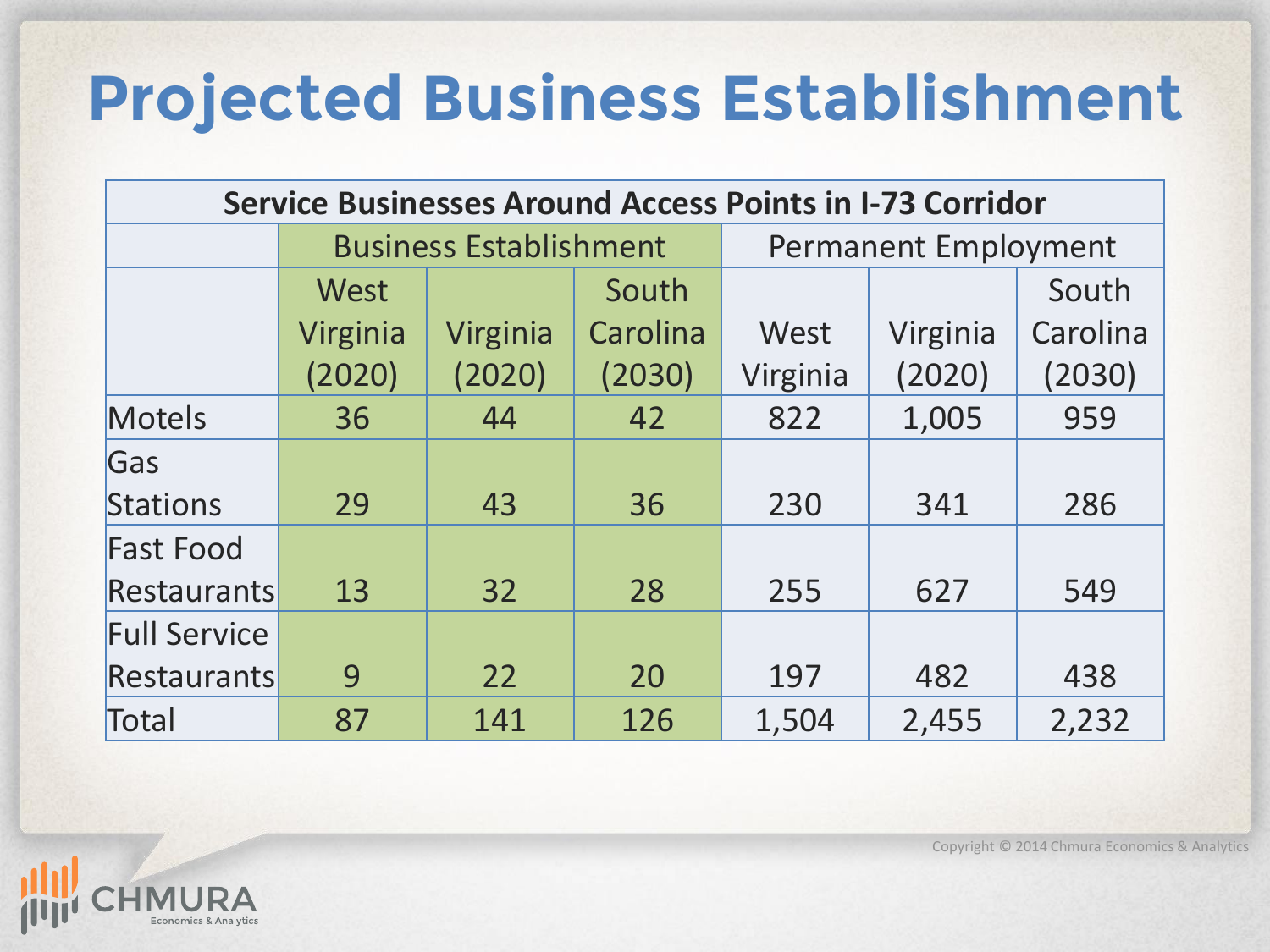#### **Economic Impact of Service Businesses**

| <b>Annual Impact of I-73 Service Businesses</b> |                 |               |         |         |  |
|-------------------------------------------------|-----------------|---------------|---------|---------|--|
| <b>West Virginia</b>                            |                 | <b>Direct</b> | Ripple  | Total   |  |
|                                                 | Spending (\$MM) | \$130.0       | \$42.0  | \$172.0 |  |
| 2020                                            | Employment      | 1,504         | 261     | 1,765   |  |
| <b>Virginia</b>                                 |                 |               |         |         |  |
|                                                 | Spending (\$MM) | \$201.0       | \$109.0 | \$310.0 |  |
| 2020                                            | Employment      | 2,455         | 709     | 3,164   |  |
| <b>South Carolina</b>                           |                 |               |         |         |  |
|                                                 | Spending (\$MM) | \$259.1       | \$142.8 | \$401.9 |  |
| 2030                                            | Employment      | 2,231         | 974     | 3,205   |  |

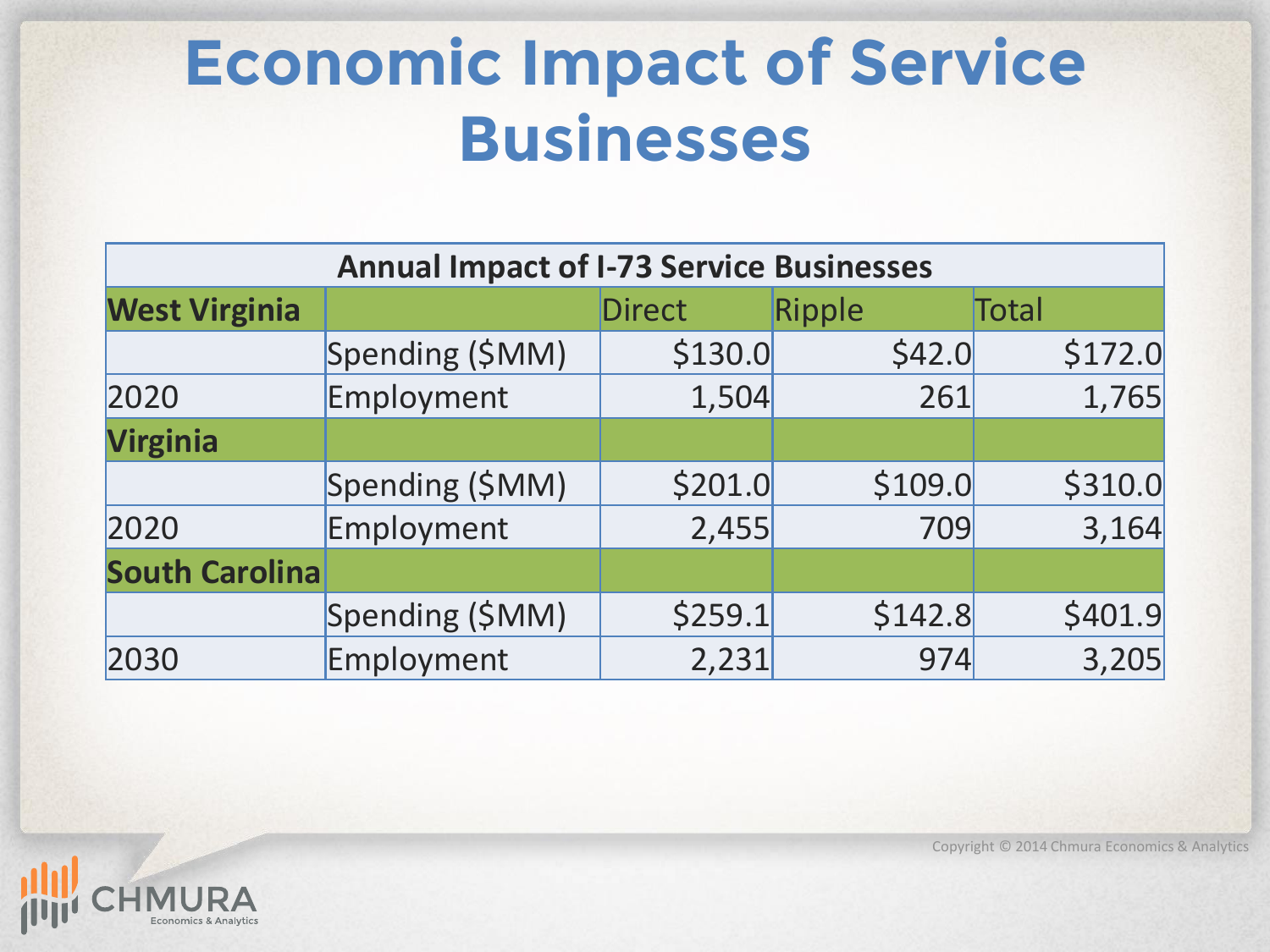#### **Economic Impact of Service Businesses**

- In West Virginia
	- \$172.0 million and 1,765 jobs per year in 2020.
- In Virginia
	- \$310.0 million and 3,164 jobs per year in 2020.
- In South Carolina
	- \$401.9 million and 3,205 jobs per year in 2030

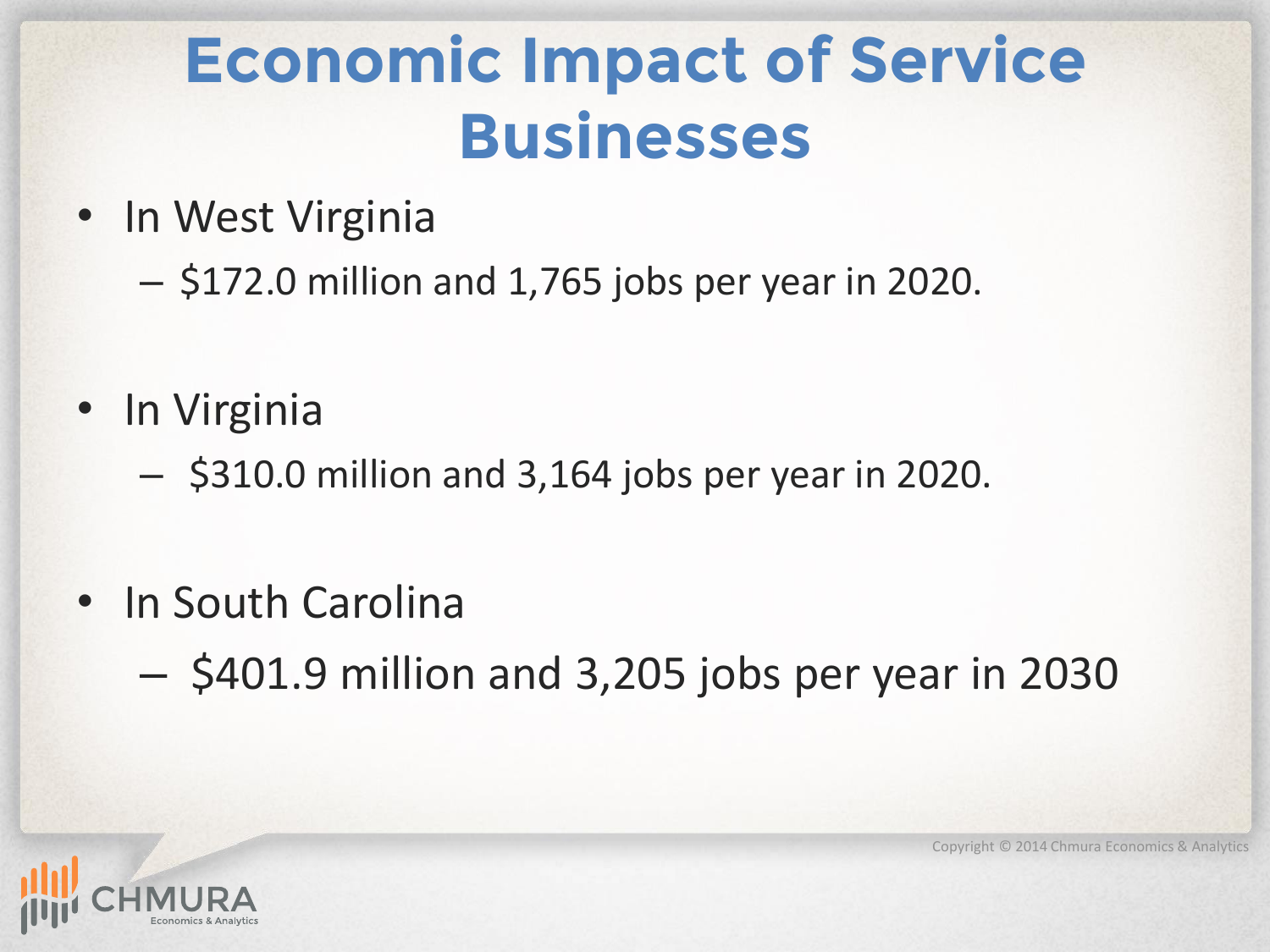#### **Economic Impact of Potential Other Industries**

| <b>Annual Impact of Other Businesses in i-73 Corridor</b> |                 |               |               |              |  |
|-----------------------------------------------------------|-----------------|---------------|---------------|--------------|--|
| <b>West Virginia</b>                                      |                 | <b>Direct</b> | <b>Ripple</b> | <b>Total</b> |  |
| <b>Distribution Center</b><br>Spending (\$MM)             |                 | \$18.0        | \$6.0         | \$24.0       |  |
|                                                           | 2020 Employment | 200           | 54            | 254          |  |
| Virginia                                                  |                 |               |               |              |  |
| <b>Distribution Center</b>                                | Spending (\$MM) | \$14.0        | \$9.0         | \$22.0       |  |
|                                                           | 2020 Employment | 200           | 77            | 277          |  |
| South Carolina                                            |                 |               |               |              |  |
| <b>Distribution Center</b>                                |                 |               |               |              |  |
| and Tourism                                               | Spending (\$MM) | \$928.9       | \$530.7       | \$1,459.6    |  |
|                                                           | 2030 Employment | 12,899        | 6,273         | 19,142       |  |

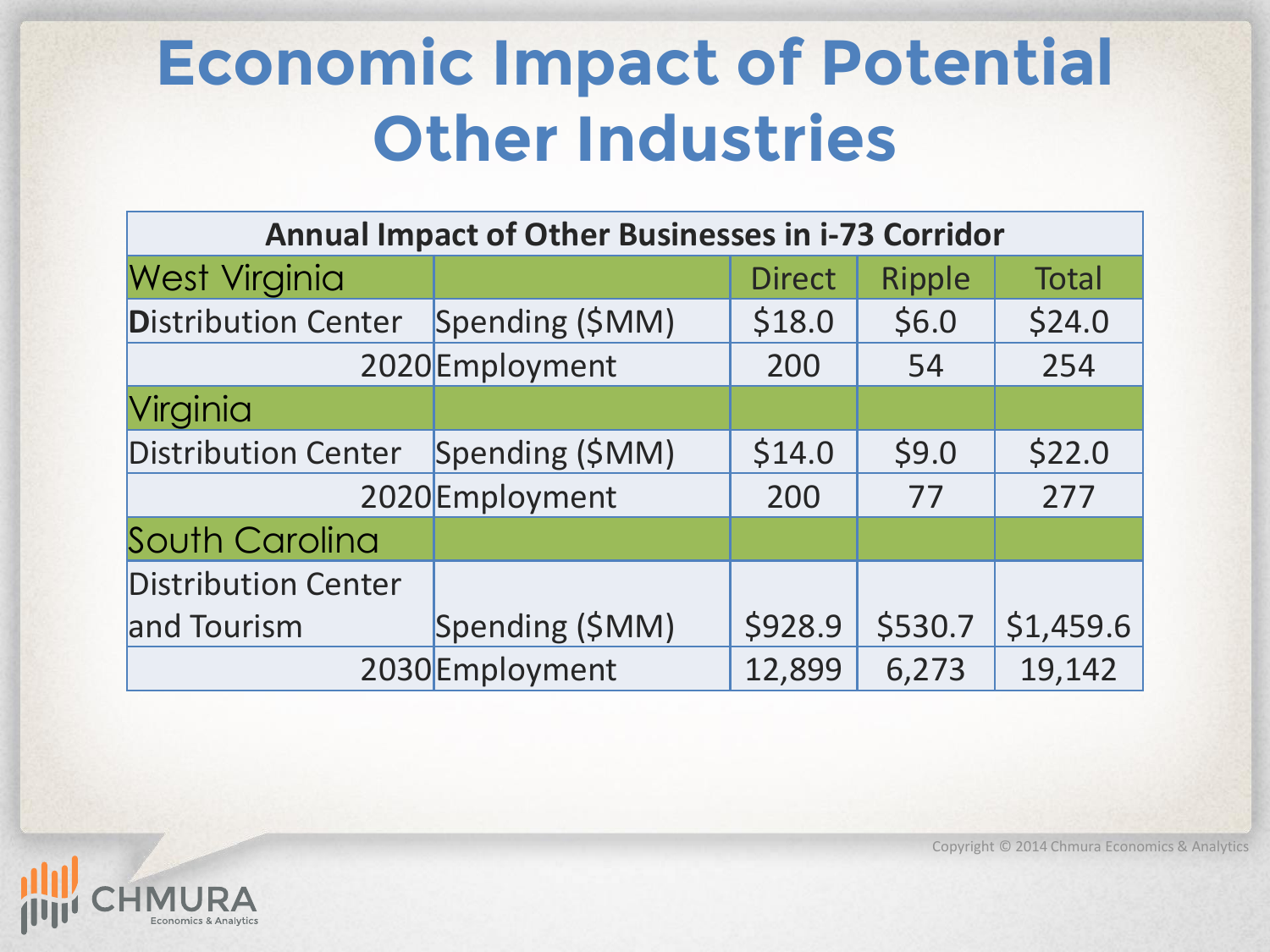#### **Economic Impact of Potential Other Industries**

- In rural areas of WV, VA and SC
	- Development of distribution centers.
- In South Carolina
	- I-73 can dramatically boost the regional tourism, due to increased market access

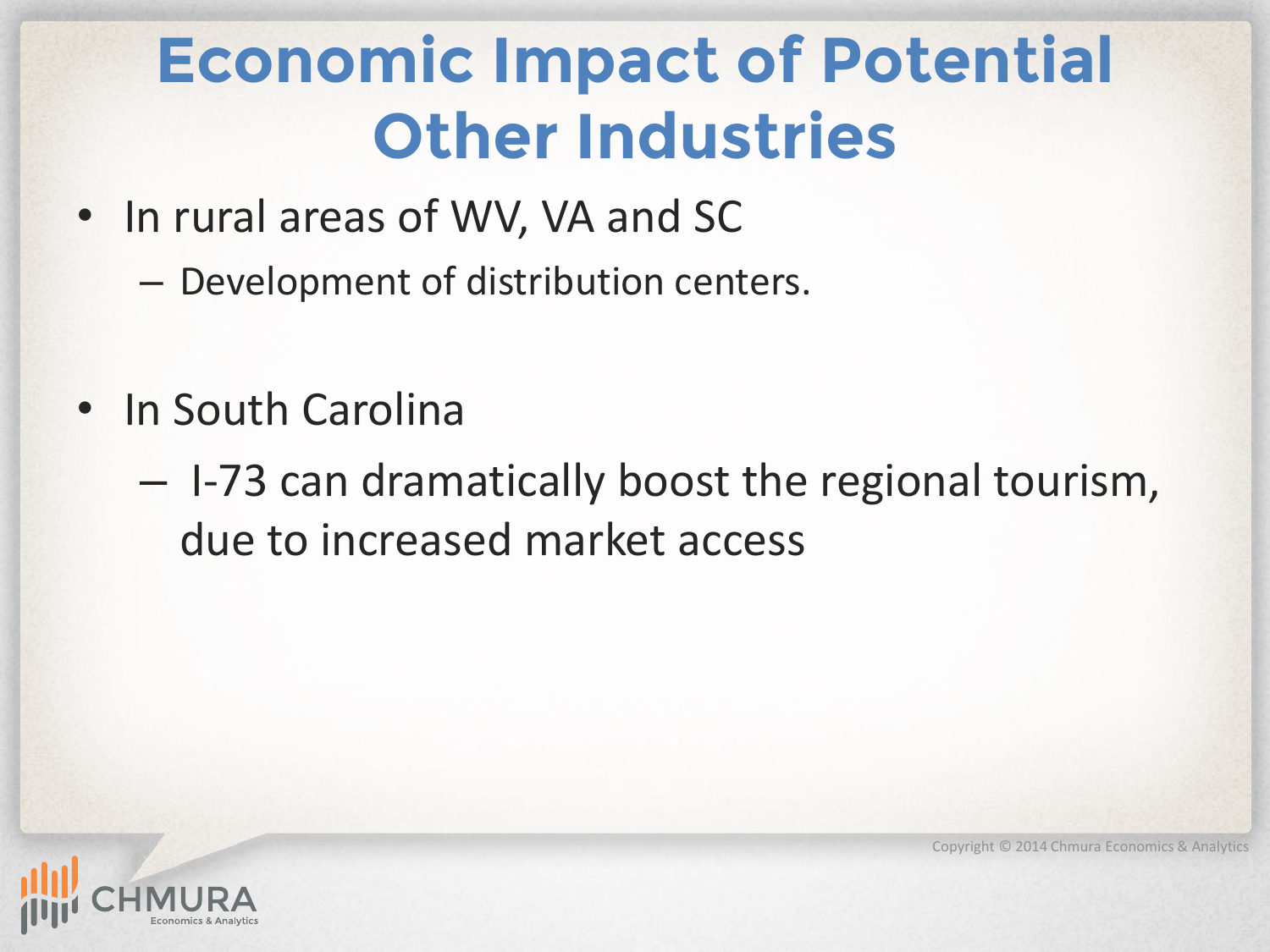#### **Fiscal Impact for State and Local Governments**

| <b>Annual State and Local Tax Revenues After Road Completion</b><br>(\$Million) |        |        |        |  |  |
|---------------------------------------------------------------------------------|--------|--------|--------|--|--|
|                                                                                 | 2020   | 2025   | 2030   |  |  |
| <b>State Tax Revenues</b>                                                       |        |        |        |  |  |
| <b>West Virginia</b>                                                            | \$12.0 |        |        |  |  |
| Virginia                                                                        | \$13.8 | \$17.1 |        |  |  |
| South Carolina                                                                  |        |        | \$86.1 |  |  |
| <b>Local Government Tax Revenues</b>                                            |        |        |        |  |  |
| <b>West Virginia</b>                                                            | \$3.9  |        |        |  |  |
| Virginia                                                                        | \$9.2  | \$10.9 |        |  |  |
| South Carolina                                                                  |        |        | \$43.2 |  |  |

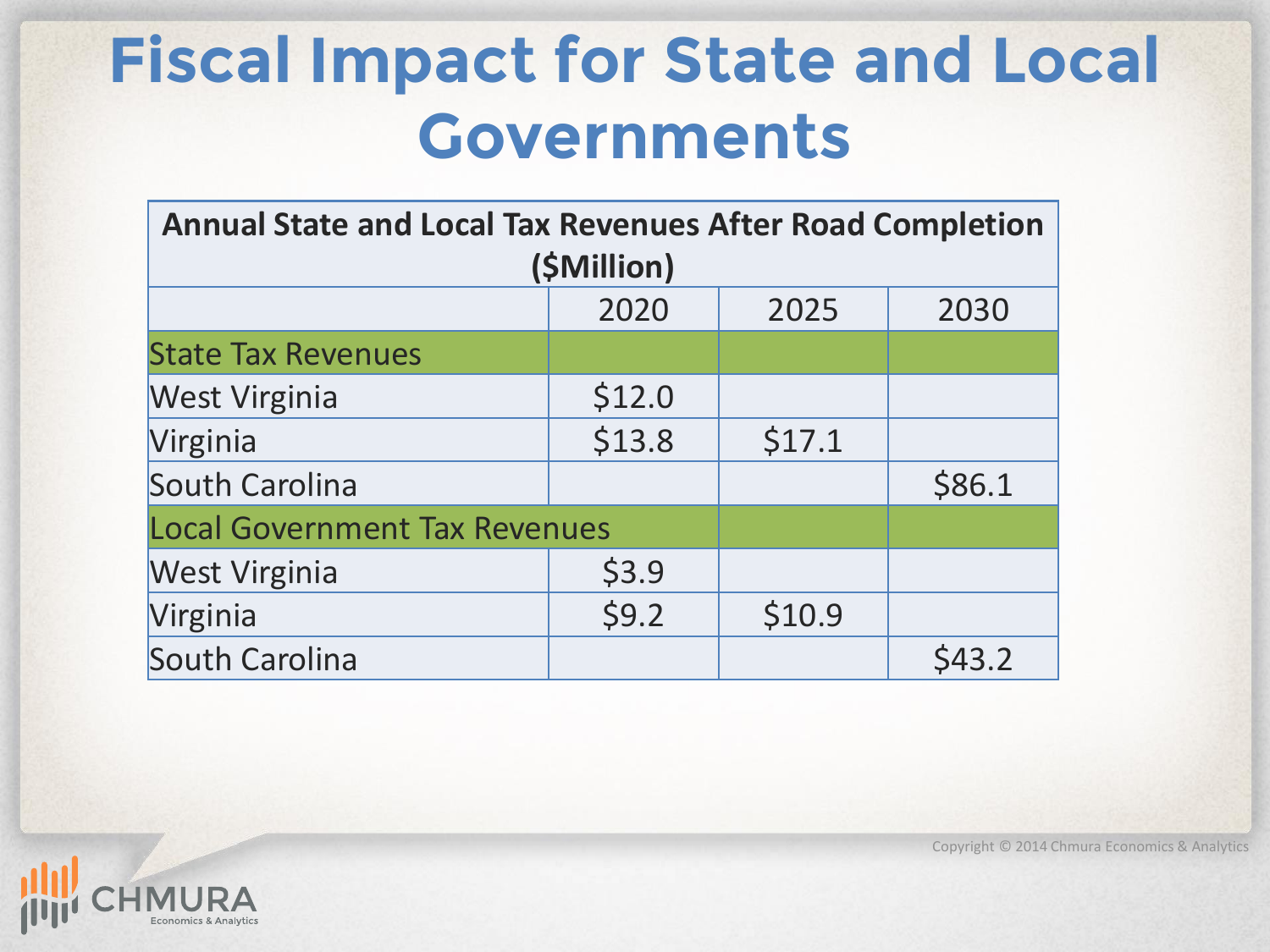#### **Fiscal Impact for State and Local Governments**

- In West Virginia
	- \$12.0 million state tax and \$3.9 million local tax per year in 2020.
- In Virginia
	- \$13.8 million state tax and \$9.2 million local tax per year in 2020.
	- \$17.1 million state tax and \$10.9 million local tax per year in 2025
- In South Carolina
	- \$86.1 million state tax and \$43.2 million local tax per year in 2030

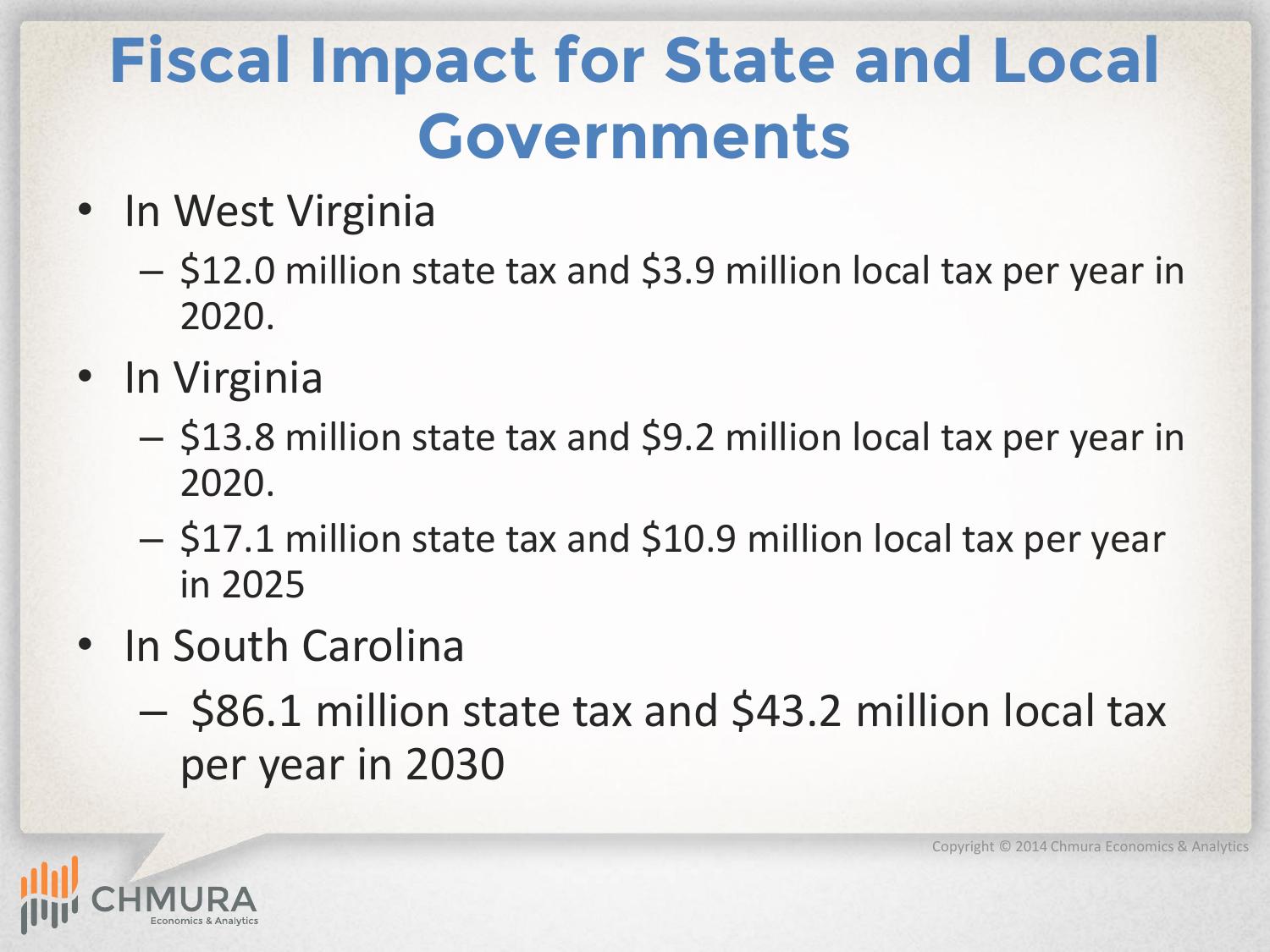# **Other Economic Benefits**

- Appeal for expanding firms
- Increased property values
- Increased market access
- Population growth
- Quality of life

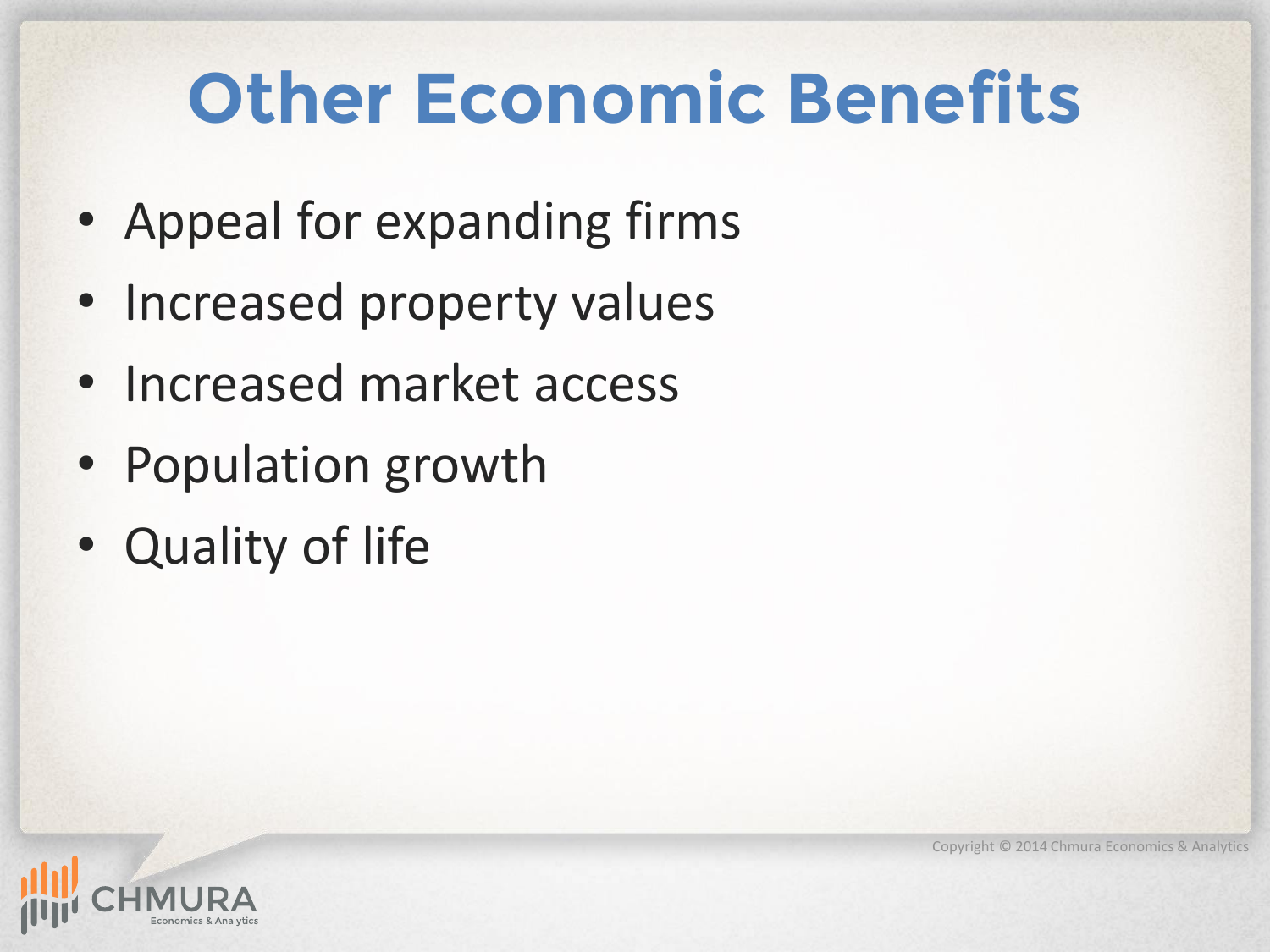## **Return on Investment**

- In West Virginia
	- Potential payback period 26 years
- In Virginia
	- Potential payback period less then 10 years
- In South Carolina
	- Potential payback period 4 years